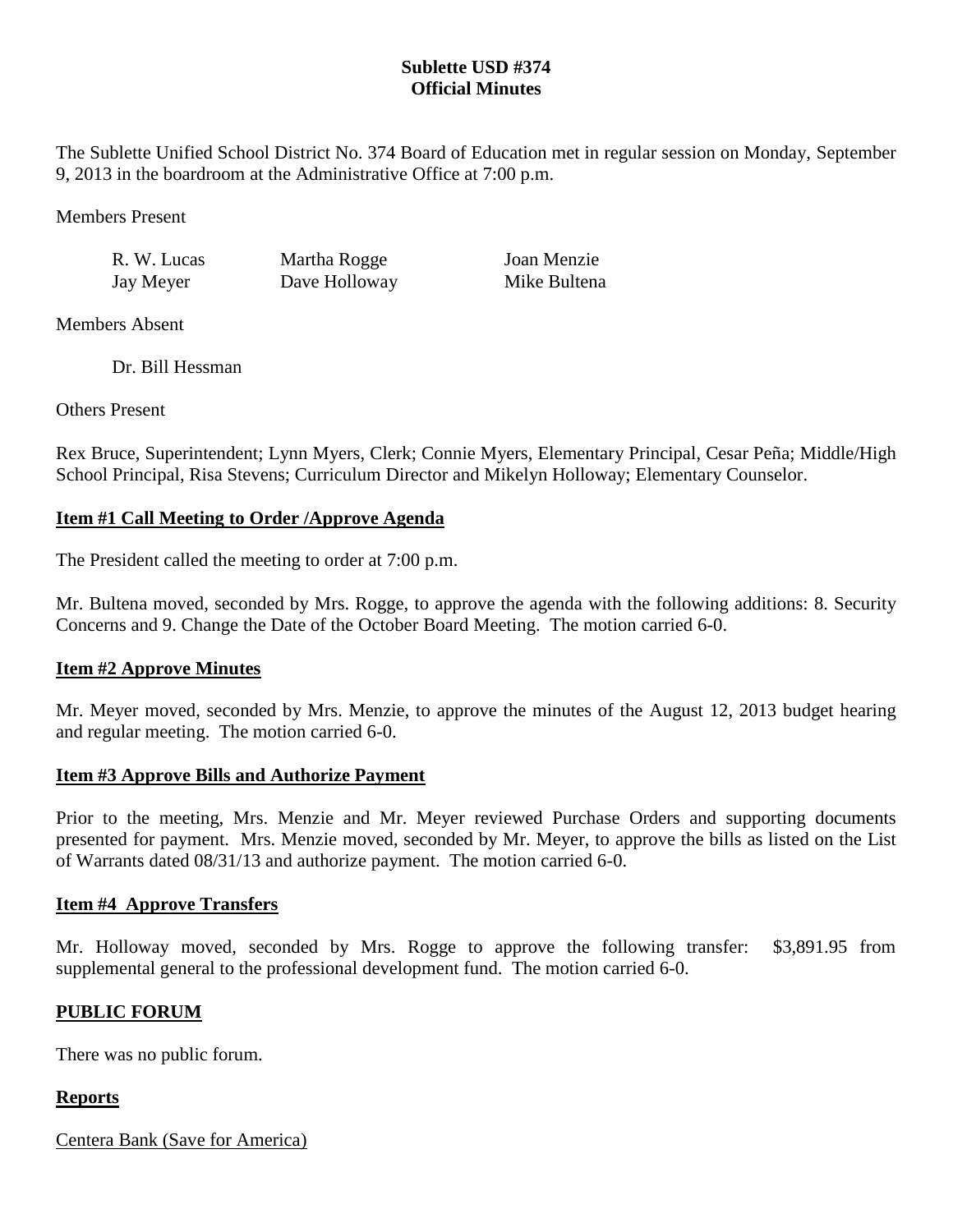Board Minutes Page 2 September 9, 2013

Jay Meyer of Centera Bank presented the School Savings Deposit Program Agreement. Mrs. Rogge moved, seconded by Mrs. Menzie, to approve the agreement. The motion carried 6-0.

### Curriculum

Mrs. Stevens reported the SAC meetings began after school today with Health/PE meeting. She also stated that they would be getting acquainted with the new core standards.

Mrs. Mikelyn Holloway presented a power point on Social, Emotional and Character Development Skills. She is a member of the state committee for this program.

### Principals

Mrs. Myers reported the BEST Afterschool Program began today with 79 students present. She also reported Mrs. Rogge had refinished a fireplace that was in the kindergarten room from the 1950's and it was in the front hallway by the gym. In addition, she stated that Ella Stapleton won first place in the Kansas Bus Safety Poster contest.

Mr. Peña reported on the Chromebooks and that he was planning a meeting with parents to discuss their use in the classrooms. He also reported that choir had 51 students and band had 21 students. He stated the band would be marching this year. He also reported on the positive impact of the M.K. Mueller "8 to Great" presentation.

#### SWPRSC/HPEC

Mr. Meyer reported on the SWPRSC Board meeting. Mr. Lucas reported on the HPEC meeting.

#### Superintendent:

Mr. Bruce reported that the Perk Grant has sent several teachers to national conference in their subject areas. He also discussed the new evaluation tool for superintendents, principals and teachers. He stated the KASB convention will be December  $7<sup>th</sup>$  and  $8<sup>th</sup>$  in Wichita. He also reported the FTE enrollment as of today is 446.5 students as compared to 460.5 last year.

## **Item #5 Executive Session – Non-elected Personnel**

Mr. Meyer moved, seconded by Mrs. Menzie, to go into executive session to discuss non-elected personnel, in order protect the privacy interest of an identifiable individual(s), to include Mr. Bruce and Mr. Peña in executive session, and to reconvene to open session in the boardroom at 8:25 p.m. The motion carried 6-0.

The Board reconvened to open session at 8:25 p.m.

## **Item #6 Contract Approval**

Mrs. Rogge moved, seconded by Mr. Bultena, to approve the following supplemental contracts: Zach Wimmer; Assistant Middle School Football, Lyle Befort; Head Middle School Boys Basketball, Zach Wimmer and John Ornelas; Stuco, Meghann Rogers; Assistant High School Scholars Bowl and Troy Briggs Assistant Middle School Football. The motion carried 6-0.